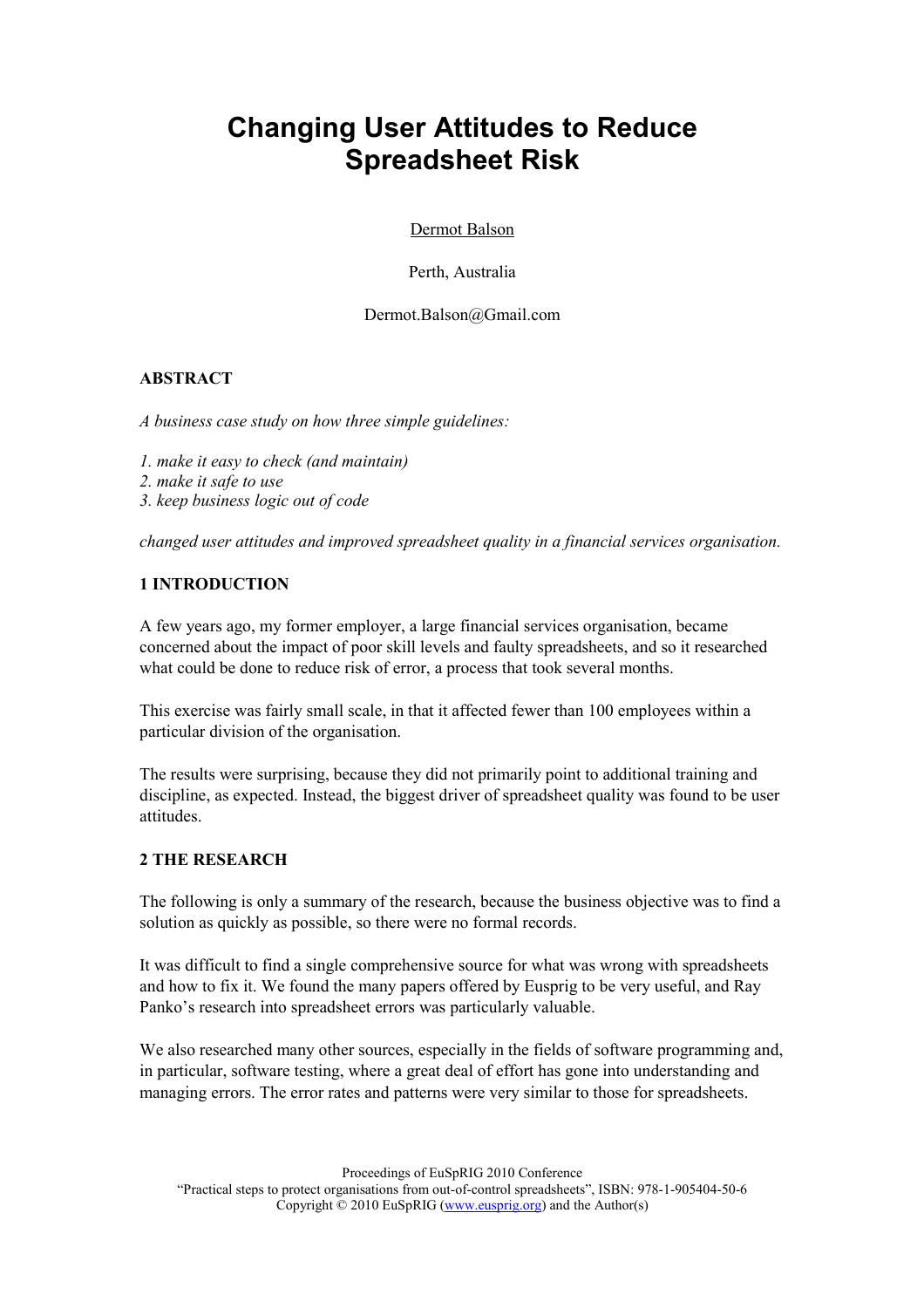Finally, we looked at error prevention in industries where mistakes can be fatal, such as airlines, space missions and nuclear power.

From all of this, we learned that

- everybody makes mistakes, even experts  $<sup>1</sup>$ </sup>
- spreadsheet mistakes vary widely  $1<sup>2</sup>$
- mistakes happen even on large, important models built by finance 'experts' <sup>4</sup>
- models need to be checked, but it is almost impossible to eliminate errors
- checking is hard to do well, and requires a certain mindset  $3<sup>5</sup>$

Once we realised that errors had to be managed because they could not be eliminated, and that checking was difficult, we had a good look at our own organisation, and it came as quite a shock.

Our IT department potentially had the professional training needed to control spreadsheet use, but, as in many organisations, its focus was on maintaining a complex system, its skills were in networking rather than in programming, and it had little interest in what users were doing with spreadsheets.

Our business managers similarly were focussed on day to day issues, and there was little supervision of spreadsheet use.

The result was generally that users taught themselves, or learned from the people they worked with. Some formal training was available, but it tended to be functional (eg this is how to use a pivot table), and there was no training in how to work safely and minimise error.

To make it worse, most heavy spreadsheet users were relatively young and did not think too hard about risk of error, and, even where users did develop reasonable skills, some of them did not use them safely, instead building complex and unmanageable models.

Finally, we had tried to use spreadsheet guidelines before, but giving users lists of do's and don'ts had been ineffective.

It became very clear that we had to completely change the way we managed spreadsheets, and not just focus on user skills.

#### 3 SAFETY GUIDELINES

Fortunately, as we had many mining clients, we had seen how they managed safety, and it was as much to do with office culture as with formal training. For example, meetings might always start with a safety tip, or there might be a rule to always use the handrail on every staircase. You could not escape the safety message, wherever you went.

So while we did plan additional training, we decided to try attitudinal change as our key defence against error, keeping it as simple as possible.

The result was the following three guidelines. In each case, we focussed on getting the message across first, and then showing users techniques for applying the guidelines.

Proceedings of EuSpRIG 2010 Conference "Practical steps to protect organisations from out-of-control spreadsheets", ISBN: 978-1-905404-50-6 Copyright  $\odot$  2010 EuSpRIG (www.eusprig.org) and the Author(s)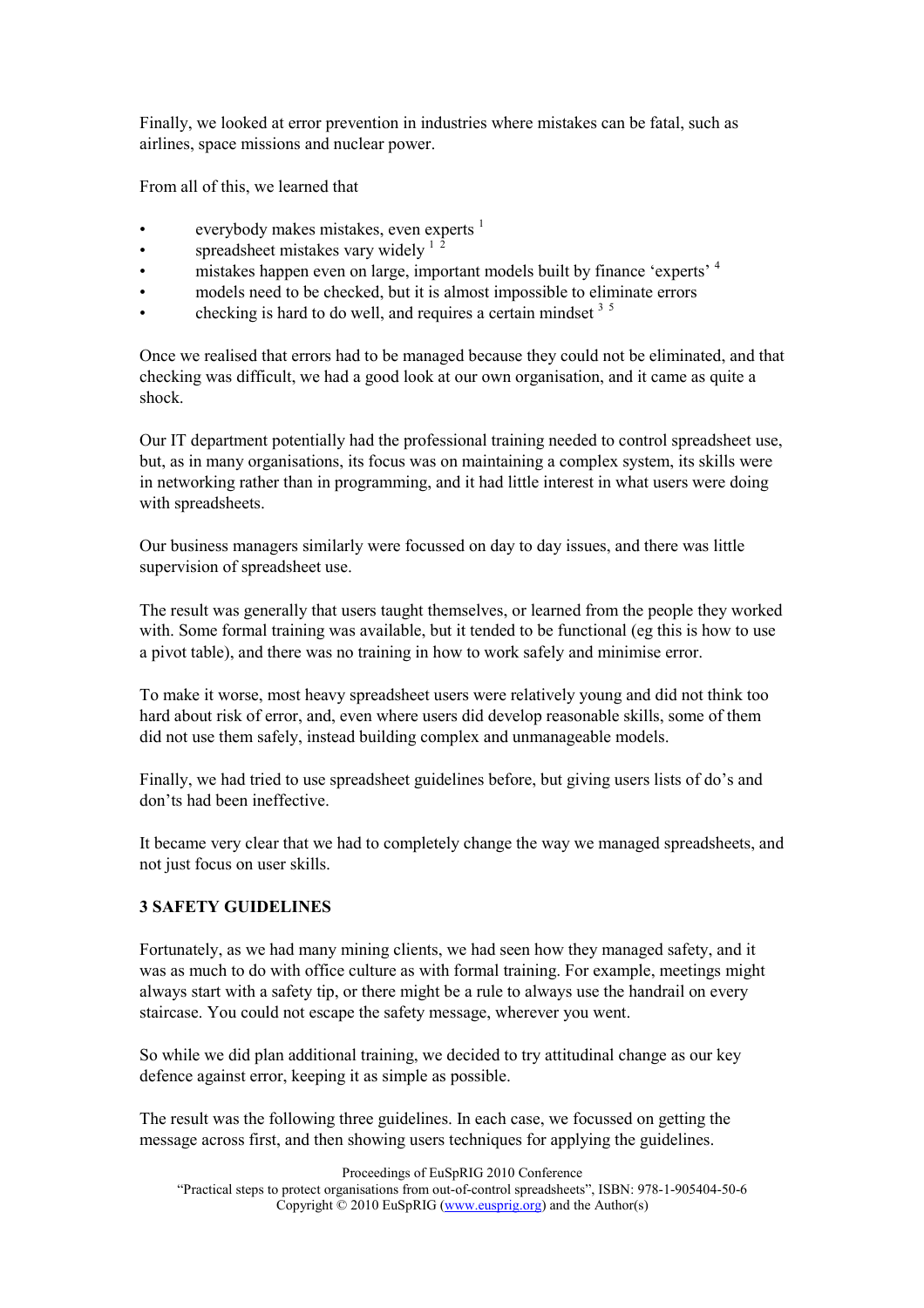## 3.1 Make it easy to check (and maintain)

We knew that checking couldn't find all the errors. It was going to be harder if the checker was confused by the layout, couldn't read pink text on a green background, or was baffled by a formula with 26 functions in it.

So we asked users to give the checker the best chance to find faults, by making models easy to check. This includes laying models out clearly, documenting them fully, keeping them simple, not being clever, and giving people what they expected to see, so they didn't waste time figuring out what's going on.

An interesting side effect was that it helped avoid style wars, such as whether range names should be used everywhere or nowhere. The guideline simply asked what was best for this particular spreadsheet, and - importantly – what was best for your checker(s), rather than yourself. As we told users "you build spreadsheets for other people, not yourself".

The guideline also encouraged the use of common standards. If, for example, I am deciding whether to use range names, the answer may vary for different models. But I may always colour input cells green, because that is a standard in my workgroup.

We also suggested including self-checks and reasonableness tests which exposed errors, including where possible, the tests that a checker would make. As part of the attitudinal change, we put responsibility on users for proving that their spreadsheets were right as far as possible, rather than relying on the checker to find any mistakes.

Maintenance was also important if a model was in regular use, and so we asked users to think about what would make it easier for a new user to make changes safely to the model.

This particular guideline was fairly easy to sell, because everyone had had the experience of opening up incomprehensible old spreadsheets, and it was hard to argue against making life easier for your colleagues, especially when you might have to check their spreadsheets!

#### 3.2 Make it safe to use

Most models were used by at least two people, so there was the risk of misunderstandings and misuse. So getting the model right was only the first step – making it safe to use was just as important.

There are many ways to do this. Inputs are safer if grouped together and clearly labelled, explained and validated. Key formulae and results are safer if protected from change. Reports should be complete and unambiguous.

We didn't specify how far this should be taken, relying on common sense to judge how much effort was justified for any particular model.

If a model was going to be in use for a while, we suggested the test of whether someone new to the model could follow it clearly without any verbal explanation.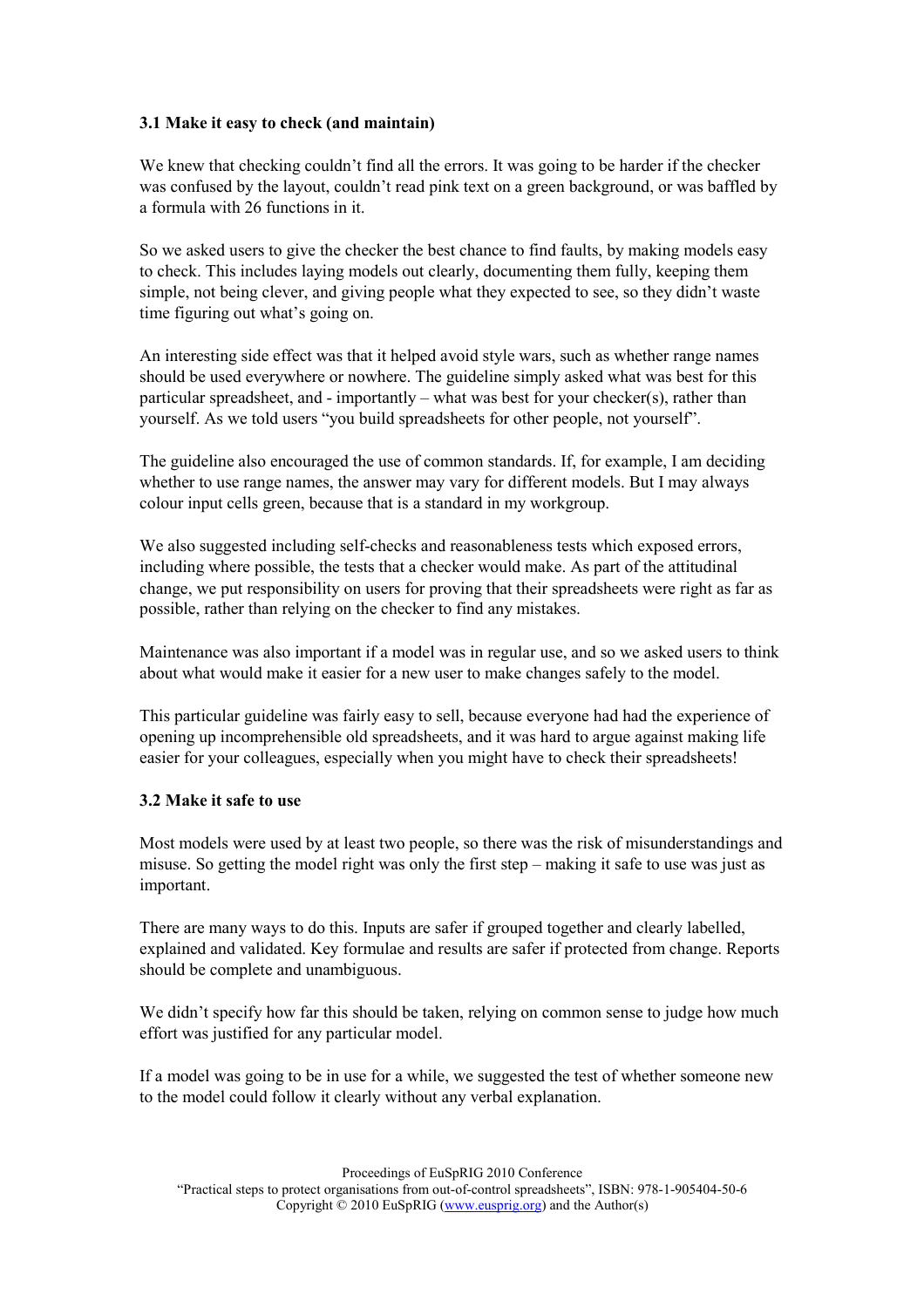#### 3.3 Keep all business logic out of code

We had some models which included VBA code, and all too often, they were very hard to maintain, especially if the author had left. Also, very few users could read or safely change VBA code.

We found that most code changes were to do with business logic, ie things like commission rates or sales forecasts, and that generic automation code rarely changed.

Accordingly, we added a third guideline, to keep all business logic out of code wherever possible. This meant that while code was fine for generic automation and repetitive tasks, business formulae should be kept in worksheets.

This had a twofold result, not only making the business logic accessible to all users, but also making our code easier to maintain, and also more generic, allowing it to be shared across different spreadsheets.

#### 3.4 Management support

An attitude change requires management support because office culture is usually driven from the top down. The advantage of the guidelines above was that they were extremely simple and even non-technical managers could see their value. But if they were not strongly supported and embedded in the work culture, then little was going to change.

#### 4 DID THEY WORK?

We had mixed results in implementing the guidelines. Users were scattered across several cities, and the enthusiasm of local management varied because they had many other priorities.

However, in the workgroups where the guidelines were actively adopted, there was a considerable improvement in quality, mainly because users were actively thinking about safety. We saw cleaner and simpler models, much better documentation and testing, and greater willingness to learn new techniques.

We would have liked to support this with more skills training, but external training tended to be ineffective, and internal training was expensive because it tied up key users (who weren't necessarily good teachers, either).

We found that the guidelines gave us a non-confrontational way of criticising spreadsheets, because the focus was always on how other users would see those spreadsheets, rather than the original developer. This made criticism less personal, and made it easier to get rid of annoying personal preferences such as bright purple or bolding everywhere.

What surprised us was that some of the biggest attitude changes occurred in the advanced users, who we expected to be resistant to anything that would restrict their ability to create models freely. Instead, they largely regarded the guidelines as an additional challenge which gave them an even greater opportunity to use their skills. This meant that even a relatively boring model could be made interesting by making it as simple as possible.

Proceedings of EuSpRIG 2010 Conference